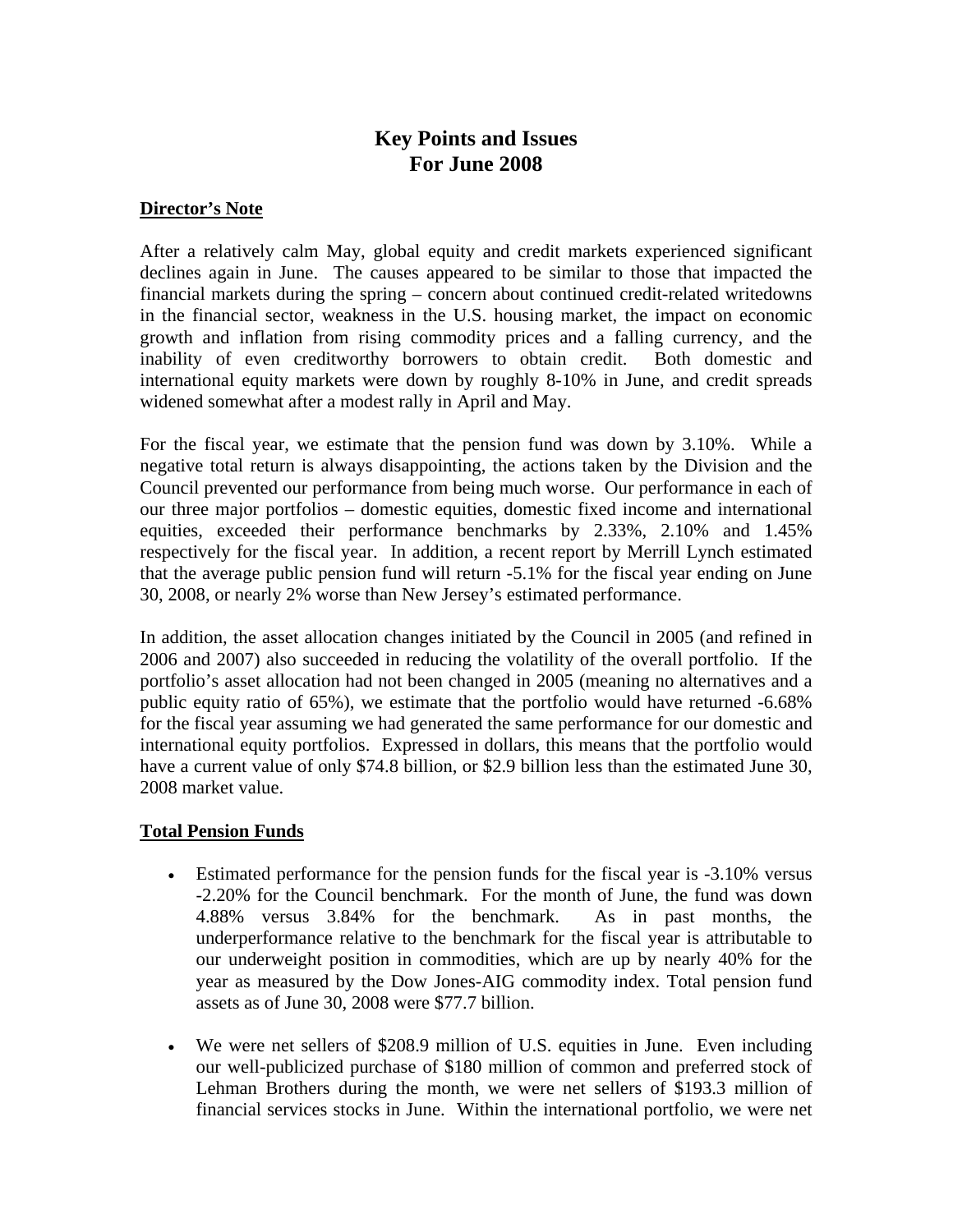buyers of \$132.8 million of developed markets equities. Within domestic fixed income, we were net buyers of \$274.0 million, consisting of TIPs and highquality municipal auction-rate securities offering attractive yields. Finally, we funded an additional \$250.3 million in commitments to various alternative investments.

• On June 30, the pension funds received \$1.046 billion from the State of New Jersey, representing the State's pension contribution for the fiscal year. This amount is included in the pension funds' Cash Management Fund balance as of fiscal year-end.

## **Domestic Equity**

- Performance for Common Pension Fund A for June was -8.21% versus -8.25% for the S&P 1500 Index, the benchmark for the domestic equity portfolio. For the fiscal year, Common Pension Fund A returned -10.38% versus -12.71% for the benchmark. For the fiscal year, our underexposure to financial stocks was the major contributor to our outperformance, followed by our underweight exposure to GE and our overweight position in the transportation sector.
- As stated above, net sales of equities within Common Pension Fund A during June were \$208.9 million. The major purchase for the month was \$180 million in common and preferred stock of Lehman Brothers. Even with these purchases, we had net sales of \$193.3 million of financial services stocks, with significant sales in names such as Citigroup, Bank of America, Wells Fargo, JP Morgan Chase and Merrill Lynch. Outside of financials, we continued to reduce our holdings of stocks in the energy sector (total sales of \$53.6 million), with sales of BJ Services and National Oilwell. Finally, within the technology sector, we were buyers of IBM and Synaptics, but sellers of Qualcomm and F5.
- We closed out our put option hedges on the XLF (the exchange-traded fund tracking the S&P financial services index. We continue to have puts that hedge roughly \$1.2 billion of our overall U.S. equity market exposure, along with covered calls on various financial services stocks that were written in February and June. Embedded gains on these covered calls, most of which should expire worthless in July, are \$8.5 million.

#### **Domestic Fixed Income**

• Performance for Common Pension Fund B for June was -0.11 versus +0.46% for the Lehman Long Government/Credit Index, the new benchmark for the domestic fixed income portfolio. For the fiscal year, we estimate that Common Pension Fund B was up 8.88% versus 6.78% for the benchmark. Please note that the Common Fund B performance numbers include our TIPs portfolio, which does improve our comparison with the index somewhat for the fiscal year-to-date period. The duration of Common Pension Fund B (excluding TIPs) was 9.81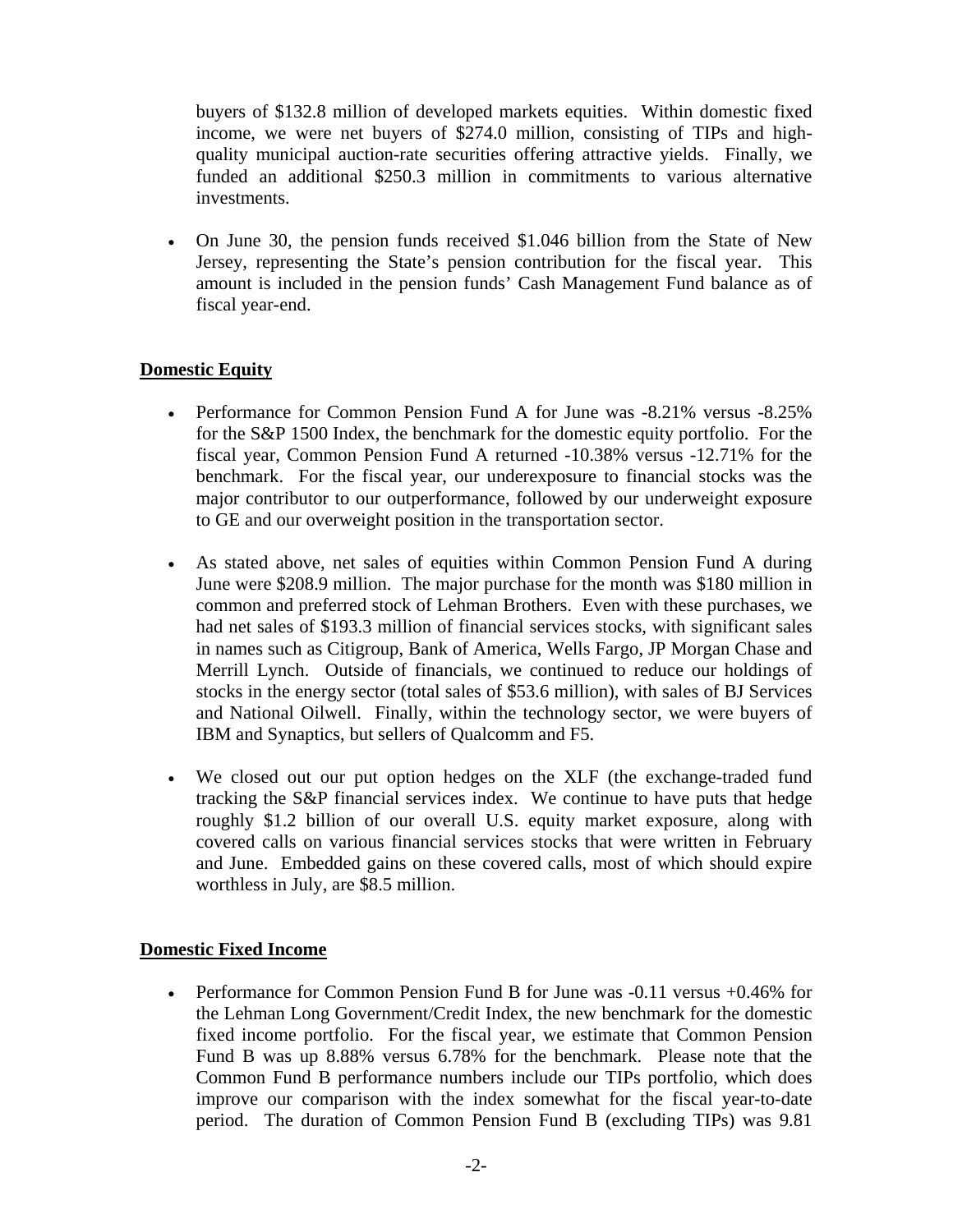years as of June 30, 2008, versus 11.13 years for the Lehman Long U.S. Government/Credit Index.

• We had net purchases of approximately \$274.0 million in domestic fixed income securities in June. This number includes purchases of \$229.8 of TIPs, which we viewed as attractive given that breakeven inflation spreads have not widened at all despite the large rise in commodity prices. In addition, we were net buyers of \$193.1 million of municipal auction-rate securities, bringing our total position back up to roughly \$300 million. We were again able to purchase municipal securities of high-quality issuers at rates of 7% or higher. Finally, we were net sellers of \$148.9 million of short-term corporates and CMOs.

## **International Equity/Fixed Income**

- The equity portion of Common Pension Fund D returned -9.07% in June versus a -8.34% return for the MSCI EAFE Index ex-Prohibited, the new benchmark for the international portfolio, which is calculated by the Division and excludes those names deemed ineligible for investment under the State's Sudan and Iran Divestment Laws. For the fiscal year, the portfolio was down -10.09% versus -11.54% for the benchmark.
- We were net buyers of \$132.8 million in international developed markets equities in June, consisting primarily of issues in the telecommunications sector. We bought \$84.2 million of France Telecom when the stock fell after the company made an offer to purchase TeliaSonera (the company subsequently withdrew the offer). Other telecom names that were purchased include Deutsche Telecom, Telenor and Vodafone.
- We continue to maintain a position of nearly \$880 million of short-term JGBs. Given our significant underexposure to the Japanese equity market, we wish to minimize the currency risk associated with our mismatch relative to the benchmark. In addition, we hold \$860 million of long-term Euro and Aussiedenominated sovereign bonds. Of this total, \$485.7 million of our Eurodenominated exposure is hedged back into U.S. dollars.
- The following companies, while incorporated in a developed market country, will be classified as emerging market companies based upon our review of the various factors as set forth in the State Investment Council Regulations: First Quantum Ltd., Shougang Concord International Enterprises Ltd. and Orascom Development.